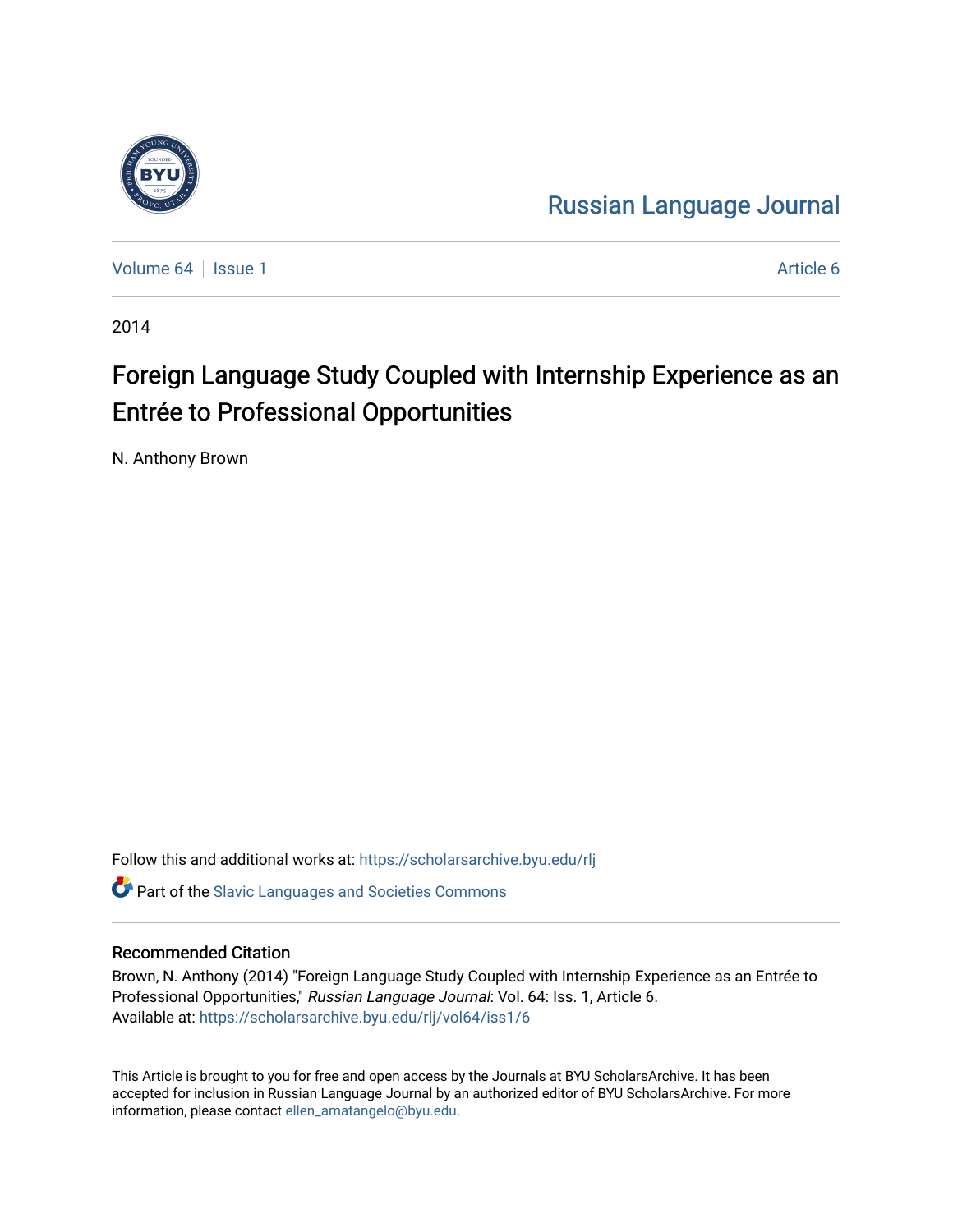# **Foreign Language Study Coupled with Internship Experience as an Entrée to Professional Opportunities**

#### *N. Anthony Brown*

#### **Introduction**

 $\overline{a}$ 

Today's global age presents its share of unique challenges, not the least of which is communication. Whereas in past centuries, fossil fuels played a central role in driving economies and influencing policy decisions, "language is the new oil" in the twenty-first century. 1 Some forward thinking individuals and organizations have responded to the times and teamed up with universities and government agencies to develop new and innovative foreign language programs. Consider, for example, the U.S. federally funded National Flagship Language Program that offers upwards of nine months to one year of intensive language instruction in the target language culture and experiential learning in the form of an internship, the objective of which is to produce Level 3 speakers, referring to the federal Interagency Language Roundtable (ILR) scale, or the equivalent of Superior level, according to the American Council on the Teaching of Foreign Languages (ACTFL) proficiency scale. Immersion-type programs, such as the Flagship Programs, reflect a response to a shortage of highly proficient learners of foreign languages in corporations, nongovernmental organizations, militaries, diplomatic services, and universities. The Flagship programs guarantee extensive contact with a target language over a concentrated period of time, while simultaneously responding to a growing demand among university students nationwide to pursue pre-professional experience in their respective target languages. Findings presented in this article focus on the professional goals and language gains

<sup>1</sup> Speaking at Brigham Young University's Symposium "Humanities Plus: Advancing Global Dialogue and Initiatives through Experiential Learning" on 30-31 January 2014, GALA's CEO Hans Fenstermacher asserted that languages today must be a core competency of every organization that seeks to remain relevant

<sup>(</sup>https://plus.google.com/+BYUHumanities/posts/McL5H2QxDj3).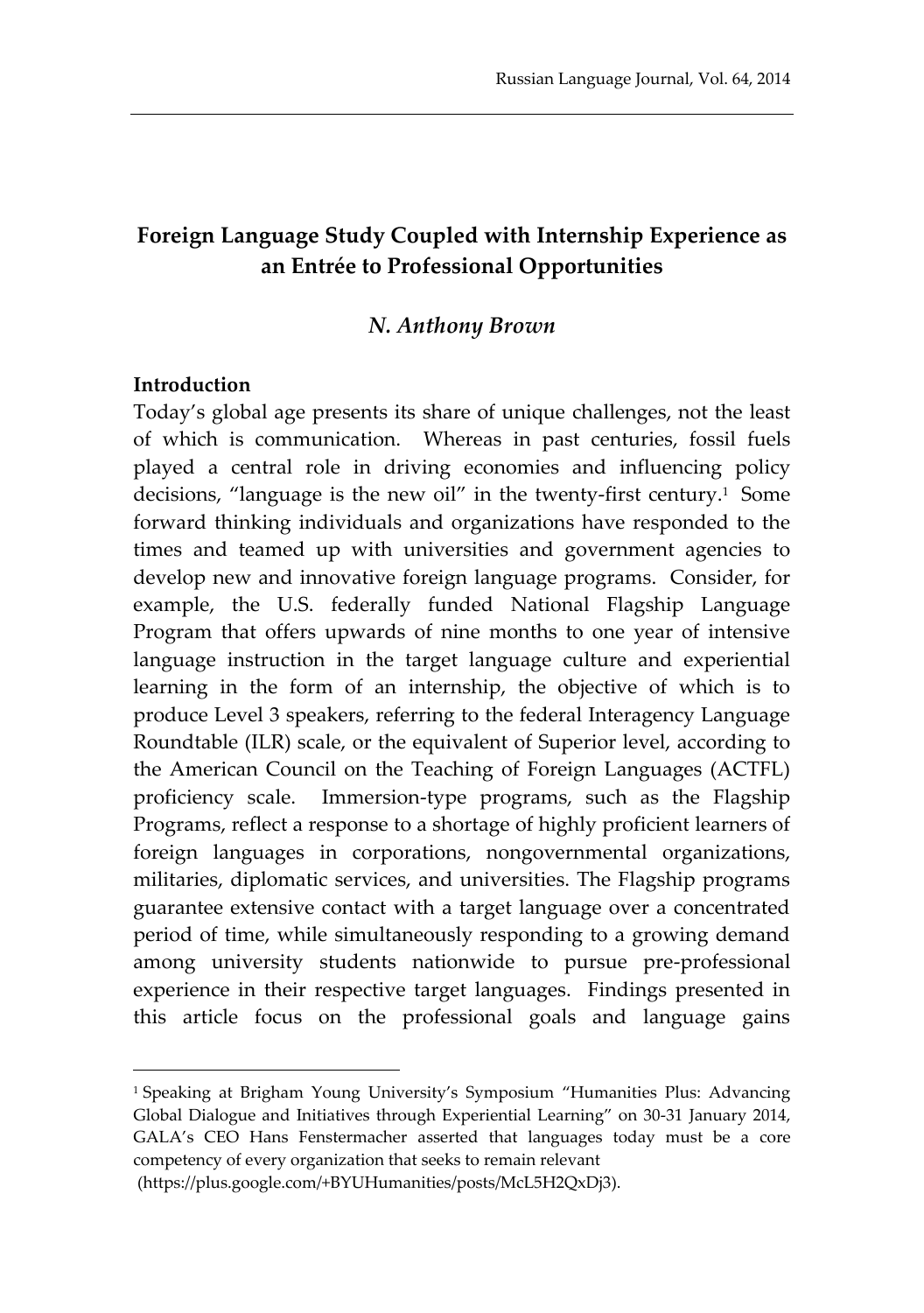demonstrated by students at Brigham Young University (BYU) participating in the Moscow Internship Program.

## **Review of the Literature**

Traditionally, students pursuing foreign languages have participated in study abroad programs that offer an immersion experience living in a target language culture. Such intense exposure often leaves an indelible impression on young minds and influences the way they perceive themselves and others. Yet as the global economy has expanded and demand for foreign language credentials grown<sup>2</sup>, students increasingly have sought to supplement their study abroad experience with actual pre-professional experience.

In the decade between 2000 and 2010, the number of students who traveled abroad for a credit-earning internship program ballooned from 1,700 to 16,400, with another 8,700 working abroad on a non-credit basis (Simon 2013). Perhaps this shift could most accurately be described as one of augmenting existing study abroad programs and, thereby, providing students with "work-study abroad" (Ibid.). Recognizing the added value of working and studying abroad, many humanities programs around the U.S. have retooled their study abroad course offerings and built a practicum-like experience into them that gives students an opportunity to work in the target language culture. Administrators from the College of Humanities at Brigham Young University refer to this bridging of a liberal arts education with preprofessional experience as Humanities+™ <sup>3</sup> and provide students important support in the form of advisement and program discounts.

But expanding global markets are just one of many factors that have influenced college administrators to rethink their study abroad curricula. For years, the humanities have had to defend their place in the university amidst skyrocketing demand for science, technology, engineering, and mathematics (STEM) majors. With shrinking

<sup>2</sup> Annalyn Kurtz, reporting for *CNN Money*, writes that between 2010 and 2020, jobs for interpreters and translators are expected to grow by forty-two percent (not including the military sector).

<sup>3</sup> Humanities+™ represents an initiative designed "to provide ideas and resources for bridging the traditional humanities major to the professional work world" (see blog at http://humanitiesplus.byu.edu/).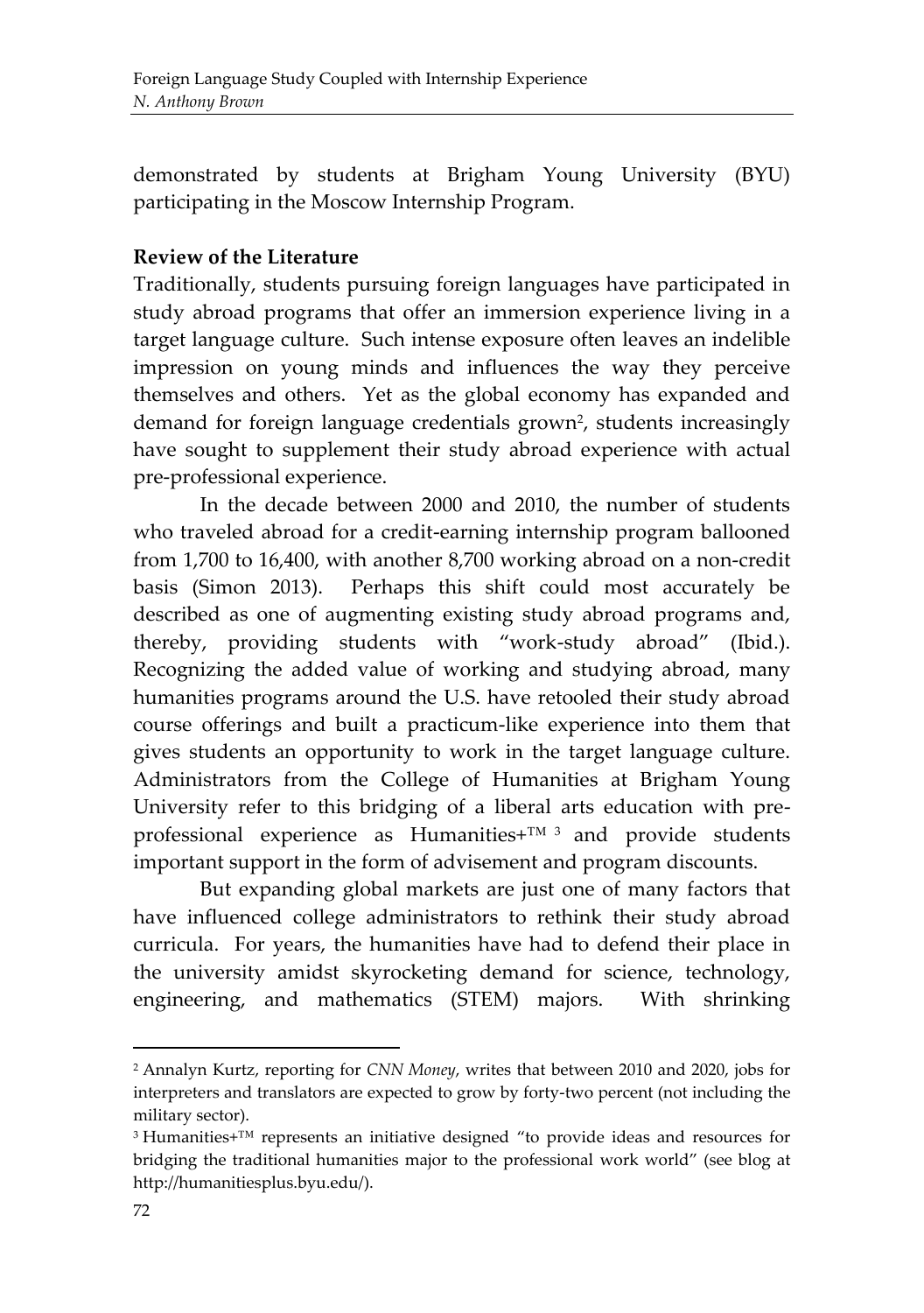university budgets in a flaccid economy and calls for trimming or altogether cutting programs that seemingly contribute to unemployment rates, administrators have targeted the humanities, which often are perceived as "soft" sciences and expendable. To counter this misperception of the humanities, in recent years, many foreign language departments across the U.S. have articulated clear learning outcomes by drawing on ACTFL proficiency guidelines to define expectations of their curricula. <sup>4</sup> For this reason, foreign language instructors have made important strides in the way of implementing rigorous proficiency testing that aligns with other STEM fields and that makes foreign language graduates more attractive to employers.

The question of return on investment (ROI) with regard to foreign language study and, by extension, experiential learning, remains a disputed and even polarizing one. Advocates of education for the personal growth that it provides often encounter resistance from individuals who view a degree as a means to an end – a golden ticket, so to say. Naturally, there also are those who espouse a centrist position on the issue and recognize that a college education entails some of both and that conceding such a point does not imply selling out to either extreme. After all, asks Lane Greene of *The Economist*, "What is the return on investment for history, literature or art? Of course schools are intended to do more than create little GDP-producing machines" (Greene, 2014). Greene goes on to argue that, aside from the non-economic benefits of learning a foreign language, there are many economic advantages to learning them, particularly in a world in which the number of English speakers is not growing as fast as some would like to think (Ibid.).

Although the issue of ROI has vexed academe for many years, the combination of rising tuition costs coupled with mounting student debt and a weak economy has driven home its acute nature (Carlson 2013). Some U.S. universities, such as the Texas A&M International University, have sought to streamline costs by offering a bachelor's degree that does not require registering for a foreign language course (Riley 2010). However, such a model fails to take into consideration the

<sup>4</sup> In their full report to the National Institute for Learning Outcomes Assessment, George Kuh and Stanley Ikenberry point out that "Another indicator of the growth of the assessment movement is the sharp increase since 2000 in the range of assessment tools and organizations devoted to some aspect of assessment" (2009, 6).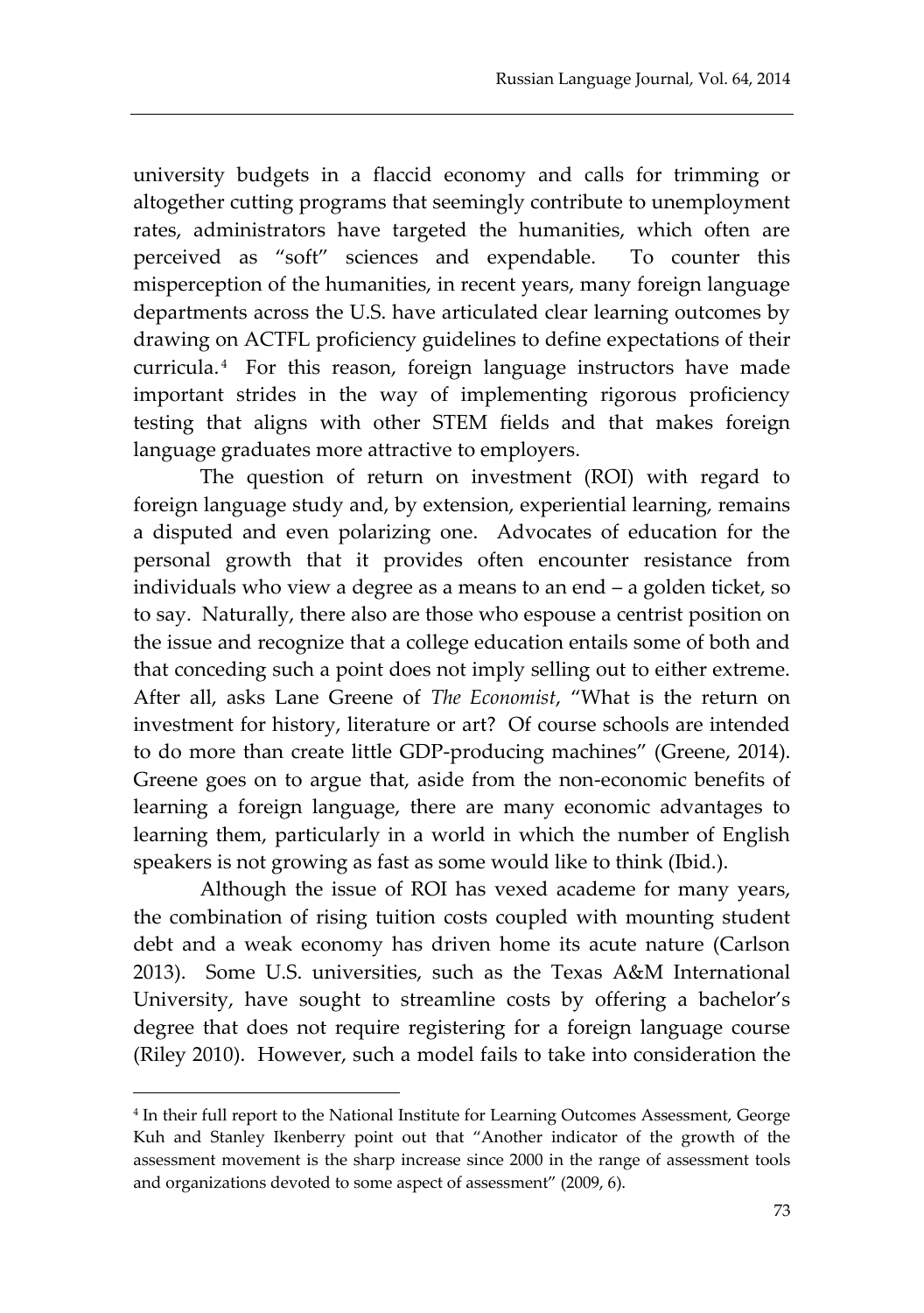linguistic disadvantages that graduates will face when competing for international education opportunities, U.S. government work (the Foreign Service, the Intelligence communities, the armed services, e.g., ROTC candidates must now have some foreign language coursework), and the like  $5$ 

Indeed, as the authors of a nationwide Russian language survey soberly concluded: "The pre-occupation with preparing a generation for the globalized economy of the  $21<sup>st</sup>$  century in the foreign affairs community of the U.S., and in virtually every world center today from Beijing and Brussels to Moscow, Shanghai, Seoul, and Tokyo appears to have left most of the American heartland untouched" (Davidson and Garas 2009, 17). However, programs, such as the American Graduate School of International Management at Thunderbird, require that students complete the equivalent of four semesters of foreign language study, which far outstrips foreign language requirements at most MBA programs in the country (Grosse, Tuman, and Critz 1998).

## **Program development**

Most students enrolled in upper-division Russian courses at BYU have spent eighteen months to two years living in a Russian-speaking country where they gave volunteer service. Upon returning, many opt to test out of first- and second-year Russian and matriculate directly into third-year advanced grammar. Consequently, the gradual attrition that normally occurs over the course of four years of foreign language study does not apply to foreign language study at BYU. Conversely, the numbers swell at the third year and stay consistently high through fourth year. Students in the Russian program have the option of going on study abroad to Nizhny Novgorod, but the program caters to those who are completing second-year Russian and do not have prior immersion experience in the target language culture. Even though most students in upper division courses have lived in a Russian-speaking country, they lack professional language skills and it is precisely these types of language skills that many want to develop.

For these reasons, in 2005, the researcher surveyed a cross-section of upper-division students at BYU (*N* = 190) to ascertain, on a scale of

<sup>5</sup> Correspondence with William P. Rivers in regards to the announced closing of the Russian, Italian, and French language programs at SUNY Albany, 17 October 2010.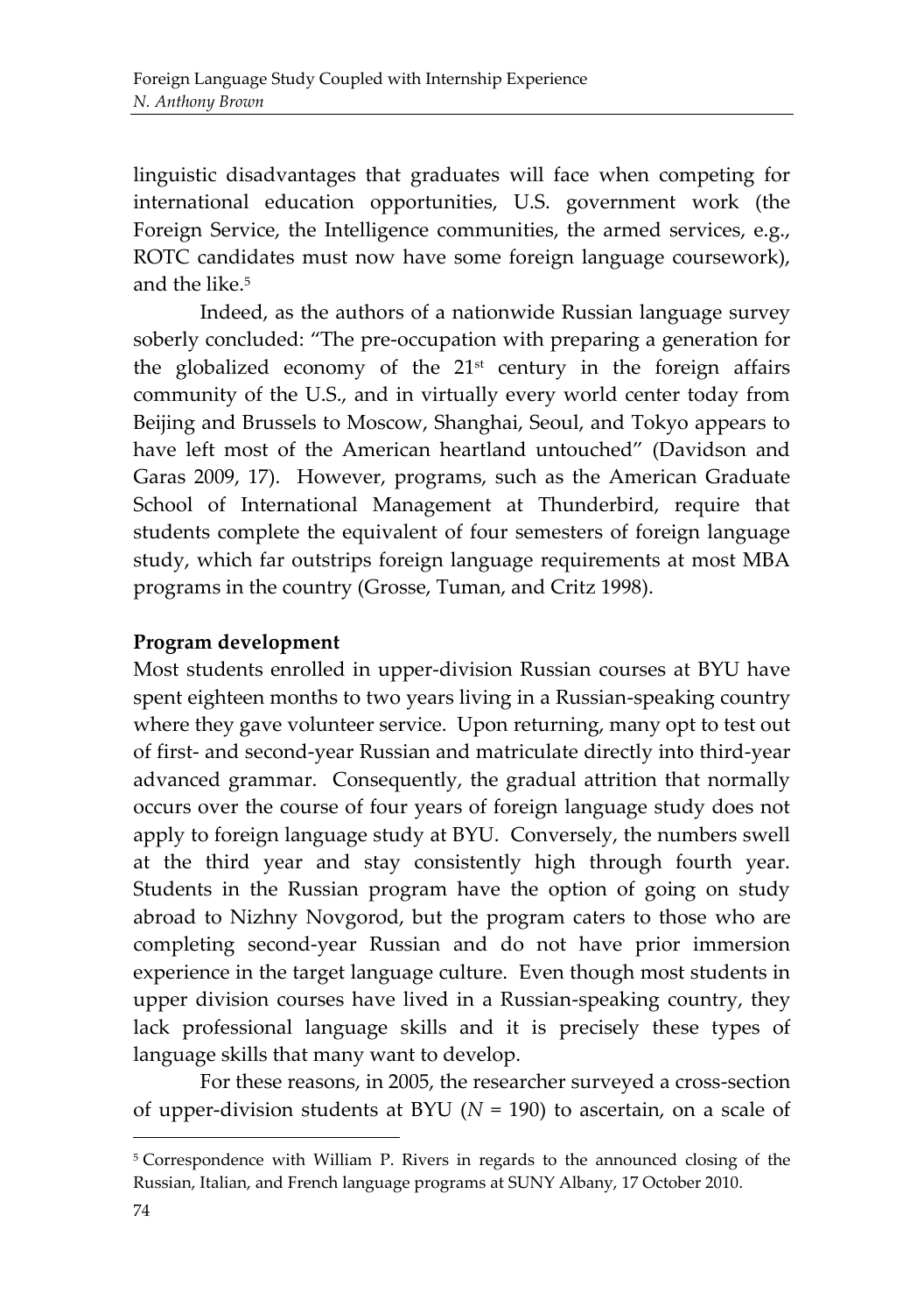one to five, the degree to which they considered pursuing an internship in Russia important to their overall undergraduate education and future professional development. Figure 1 illustrates students' responses, with one being not interested and five being very interested.



Figure 1: Level of Interest



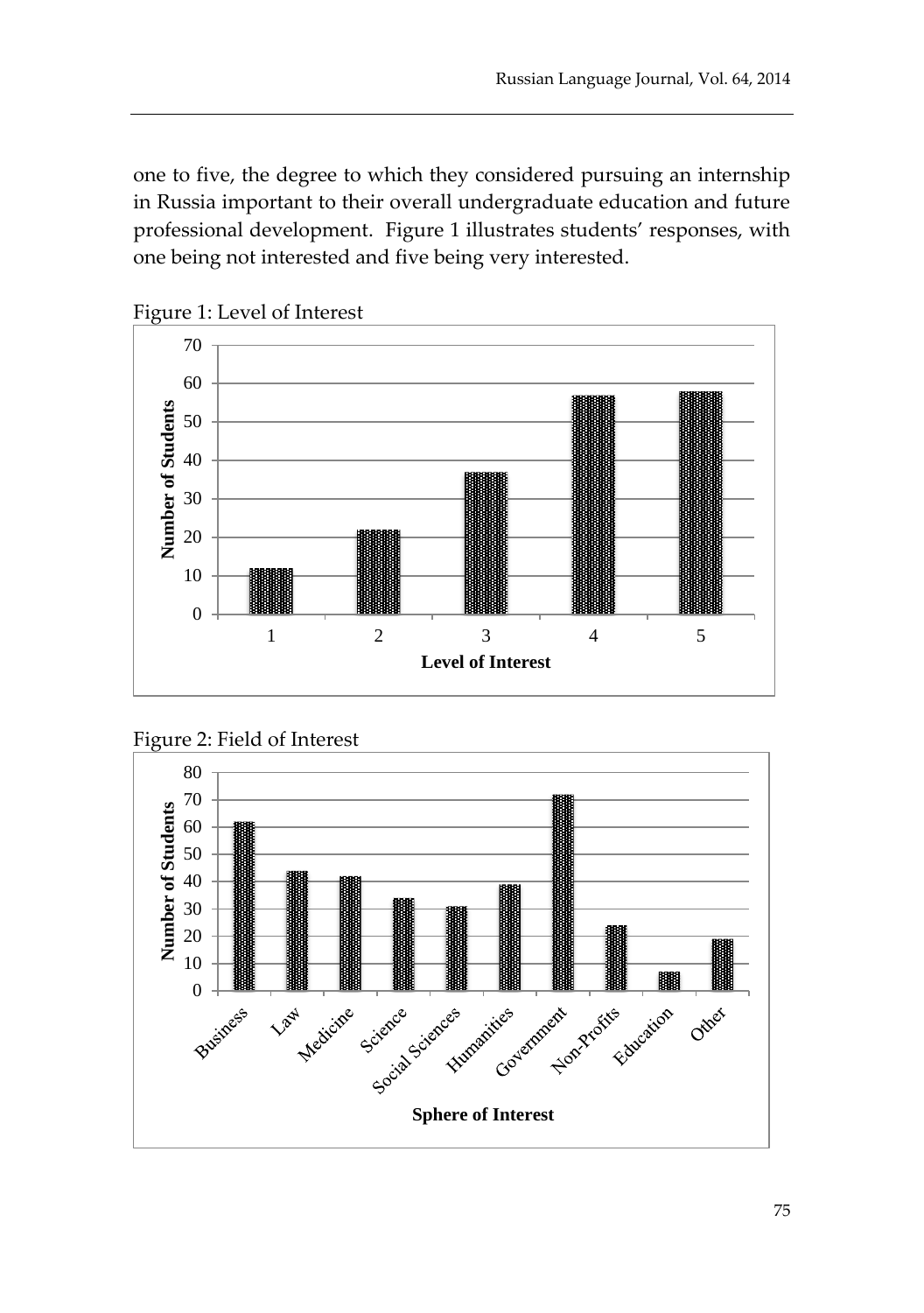Furthermore, they were asked to indicate their desired field of interest by checking one or more boxes next to the following options: business, law, medicine, sciences, social sciences, humanities, government, non-profit, teaching/education, and other (specify). Responses to the aforementioned question are illustrated in Figure 2 above.

Combining data from the previous two questions provided additional insight into the students' level of interest by their reported field of interest (see Figure 3).



Figure 3: Cross-Tabulation of Level of Pursuit and Field of Interest

As illustrated in Figure 3, the overall median level of interest was 3.68 (out of 5) with business, law, social sciences, humanities, government, and non-profits all exceeding the average.

Such findings suggested that students, indeed, desired to couple their classroom learning with in-country experiential learning. Furthermore, they provided the basis for the creation of an internship program in Russia, which eventually resulted in a collaboration between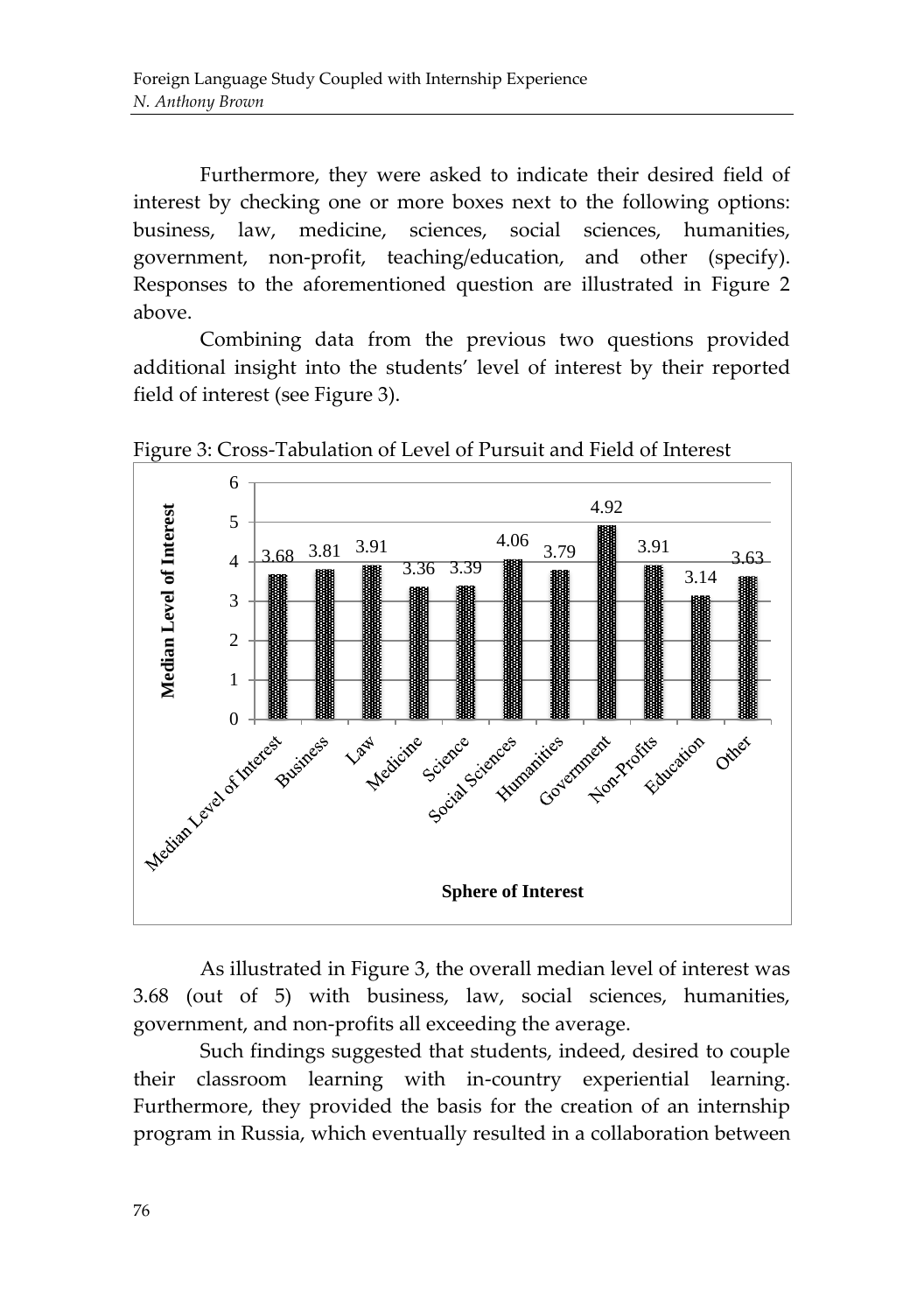Brigham Young University and the Russian Presidential Academy of National Economy and Public Administration (RANEPA) in Moscow.<sup>6</sup>

#### **Language Development**

Since 2007, BYU students have interned in Moscow with a number of prestigious non-governmental organizations, political and economic think tanks, hospitals, law firms, businesses, investment banks, consulting firms, and news media organizations. In its infancy, the program spanned summer semester; however, as demand grew, program dates likewise expanded to include fall and spring semesters.

In addition to pursuing full-time internships, students attend advanced foreign language courses twice a week (six hours total) where they analyze and discuss readings dealing with global issues, review grammar topics, and resolve language-related questions that arise at their respective internships. Consistent contact with and feedback from a native speaker trained in teaching Russian as a foreign language lends structure to their otherwise informal study of the language on the job.

Prior to going abroad, students complete an ACTFL Oral Proficiency Interview (OPI), or as of winter 2013, a computer-adapted ACTFL Oral Proficiency Interview (OPIc).<sup>7</sup> Shortly before returning to the states, they complete a post-OPI in order to ascertain the degree to which their language skills improved while participating in the program. In order to clarify what constitutes a speaker at the Advanced and Superior levels, the researcher discusses the ACTFL proficiency guidelines and distributes them to students prior to their departure. With such criteria in hand and having received their pre-OPI ratings, students are able both to pinpoint their strengths and weaknesses and target specific areas on which to focus.

#### **Findings**

 $\overline{a}$ 

Over the course of eleven twelve-week programs encompassing fall, spring, and summer semesters, 61 students completed a pre- and post-

<sup>6</sup> Focusing on Moscow rather than outlying cities reflected a conscious effort to take advantage of the immense influx of capital into one city, translating into increased work opportunities for students.

<sup>7</sup> Rather than distinguishing between the two instruments throughout the article, henceforth, the OPI and OPIc will be referred to as the OPI.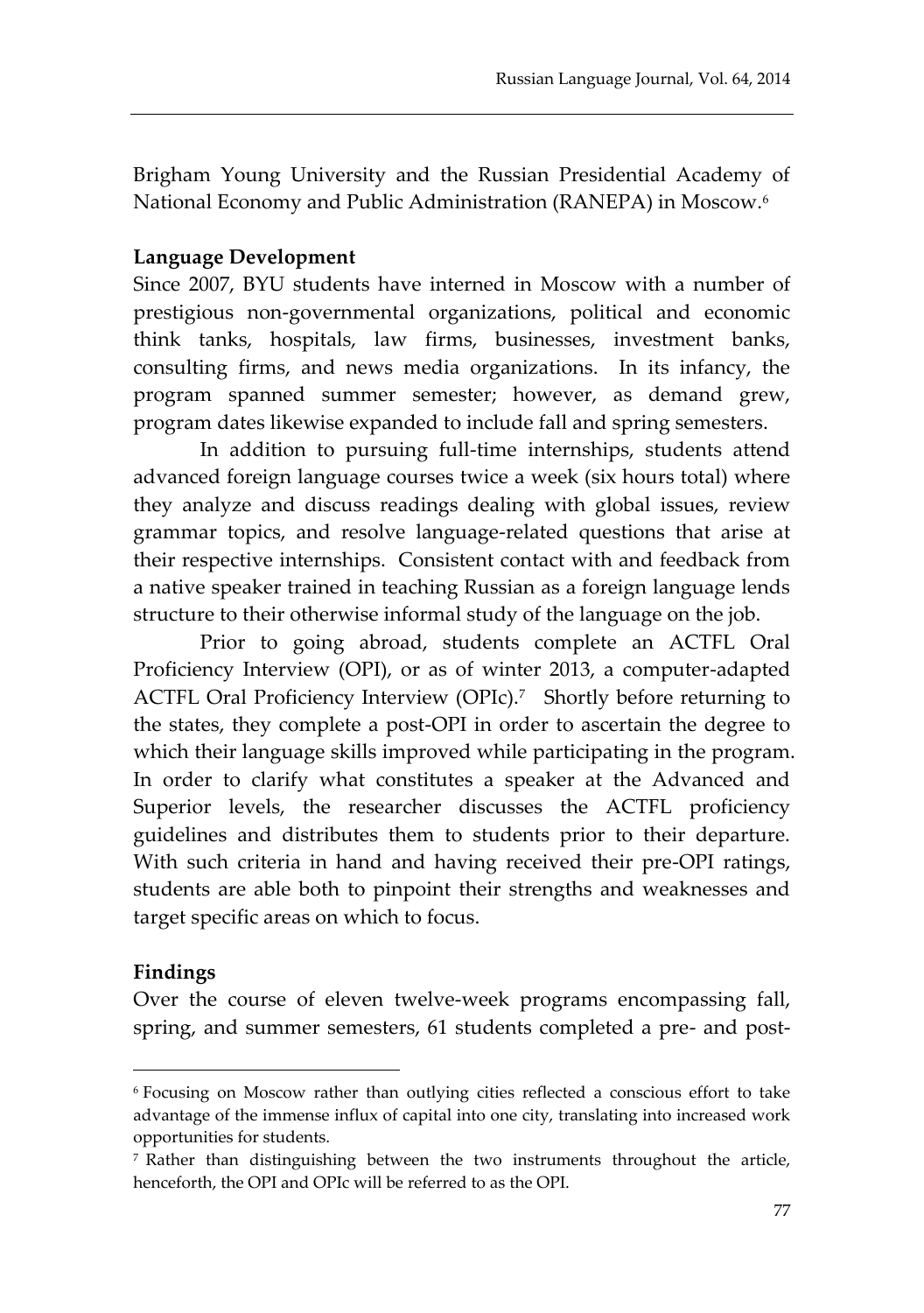OPI. Figure 4 presents a comparison of their ratings. The data in Figure 4 indicate a definitive departure from the Intermediate level and a solid entry into the Advanced and Superior levels. Results of performing a ttest of the mean gain reveal statistical significance in terms of gain at the .01 level.<sup>8</sup> Results from the aforementioned analysis are provided in Table 1.

Figure 4: Comparison of Pre- and Post-OPI Ratings (*N* =61); IM = Intermediate-Mid, IH = Intermediate-High, AL = Advanced-Low, AM = Advanced-Mid, AH = Advanced-High, and S = Superior



Table 1: Post-hoc t-Test for Russian Pre- and Post-OPI Ratings

|                       | Mean |      | df | Sig.<br>(2-tailed) |
|-----------------------|------|------|----|--------------------|
| Russian Post-OPI-     | 1.05 | 9.48 | 60 | < 0.0001           |
| Pre-OPI (ACTFL scale) |      |      |    |                    |

# **Discussion**

Overall, students who participated in the Moscow Internship Program demonstrated either sublevel (e.g. AL to AM) or threshold (e.g. IH to AL

<sup>8</sup> All analyses were done using SAS 9.2 (SAS Institute, Inc.).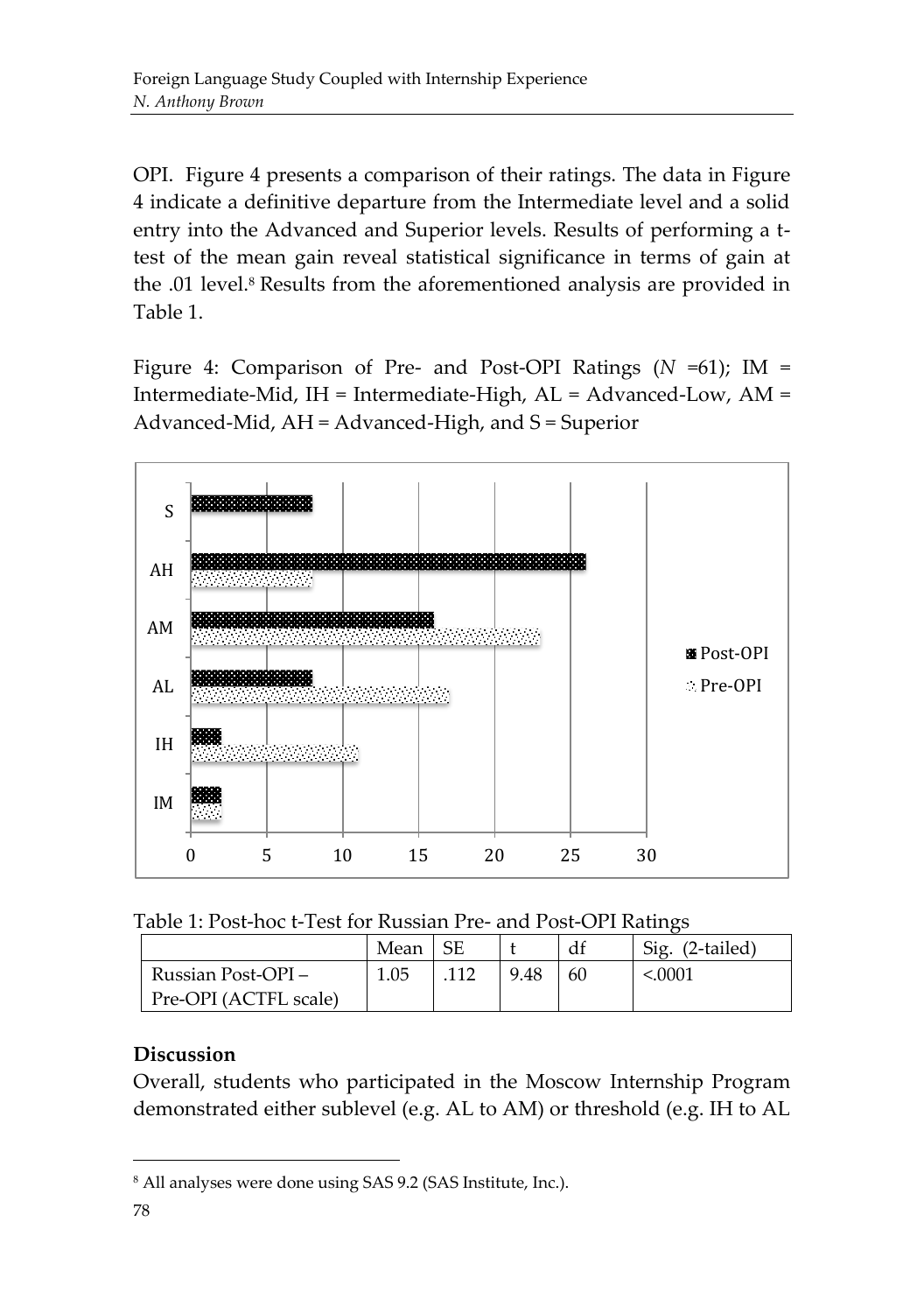or AH to S) gain over the course of twelve weeks. ACTFL depicts its proficiency scale as an inverted pyramid in order to show that one can progress from Novice to Intermediate on the scale much more easily than from Intermediate to Advanced and beyond. By the time one reaches the Advanced level, noticing gain becomes increasingly difficult, particularly for the learner, hence the added value of outside testing in order to objectify one's progress.

Pushing beyond AM to AH typically presents an enormous challenge since learners at the AH level already demonstrate skills indicative of a Superior-level speaker, albeit inconsistently. Thus, a sublevel gain from AM to AH arguably represents an even more difficult leap than from AH to S. Yet, of the 17 students who started at AL, 6 of them progressed to AM and beyond to AH, while 9 of them moved up to AM and 2 remained at AL. Of the 23 students who received a rating of AM on the pre-OPI, 14 demonstrated gain (10 with sublevel gain from AM to AH, and 4 with threshold gain from AM to S). Eight students rated at AH on the pre-OPI, and of those, 2 crossed over into S. Such improvement suggests that coupling professional development in the target language with scaffolded classroom instruction provides the needed structure and application to make rapid gains at the Advanced level.

## **Conclusion**

As demand grows for Advanced and Superior-level foreign language proficiency, so too does demand for work-study programs that offer professional development in the target language and formal language instruction. Such programs build on university foreign language curricula and prepare students to pursue advanced degrees, enter government service, and find employment in the private sector. Foreign language study can thus lead to greater professional employment opportunities for graduates by increasing their overall marketability in this global age.

### **Implications for Future Research**

Findings from this research represent an important step in demonstrating the added value of coupling foreign language study with pre-professional experience. Future research that tracks career paths of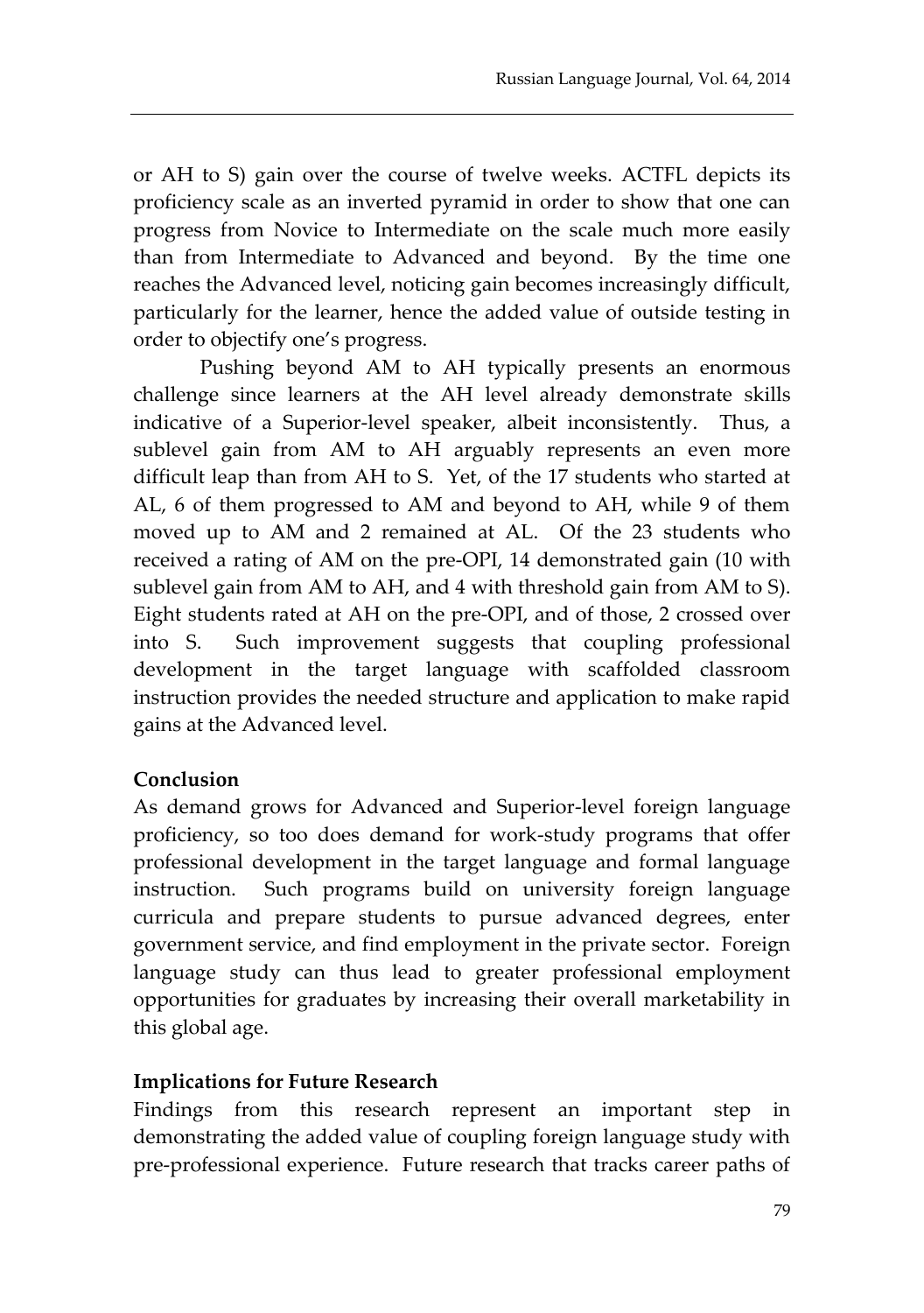past participants on the Moscow Internship Program stands to substantiate preliminary findings presented herein and offer valuable insights into the marketability of foreign language study.

## **Woks Cited**

- Carlson, S. (22 April 2013). *How to Assess the Real Payoff of a College Degree*. The Chronicle of Higher Education. Accessed July 31, 2014. http://chronicle.com/article/Is-ROI-the-Right-Way-to-Judge/138665/.
- Davidson, Dan E. and Nadra Garas. 2009. "ACTR Census of Russian Programs in the U.S." *Russian Language Journal* 59: 3-20.
- Fenstermacher, H. (30 January 2014). "The New Oil: How Languages Drive Everything in the 21st Century." Presentation given at Brigham Young University's Symposium "Humanities Plus: Advancing Global Dialogue and Initiatives through Experiential Learning."
- Greene, R. L. (11 March 2014). *Johnson: What is a foreign language worth?* The Economist. Accessed July 31, 2014. http://www.economist.com/blogs/prospero/2014/03/languagestudy.
- Grosse, C. U., Tuman, W. V., and M. A. Critz (1998). "The Economic Utility of Foreign Language Study." *The Modern Language Journal*  82 (4): 457-472.
- Kuh, G. and S. Ikenberry (October 2009). "More Than You Think, Less Than We Need: Learning Outcomes Assessment in American Higher Education." *National Institute for Learning Outcomes Assessment*. Accessed July 31, 2014. http://www.learningoutcomeassessment.org/documents/fullrepo rtrevised-L.pdf.
- Kurtz, A. (2013). *The hottest job skill is….* CNN Money. Accessed July 31, 2014. http://money.cnn.com/2013/10/30/news/economy/job-skillsforeign-language/.
- Riley, N.S. (September 7, 2010). "What Texas A&M's Faculty Ratings Get Right — and Wrong." *The Chronicle of Higher Education*. Accessed July 31, 2014. http://chronicle.com/article/Texas-A-Ms-Faculty-Ratings/124330/?sid=at.